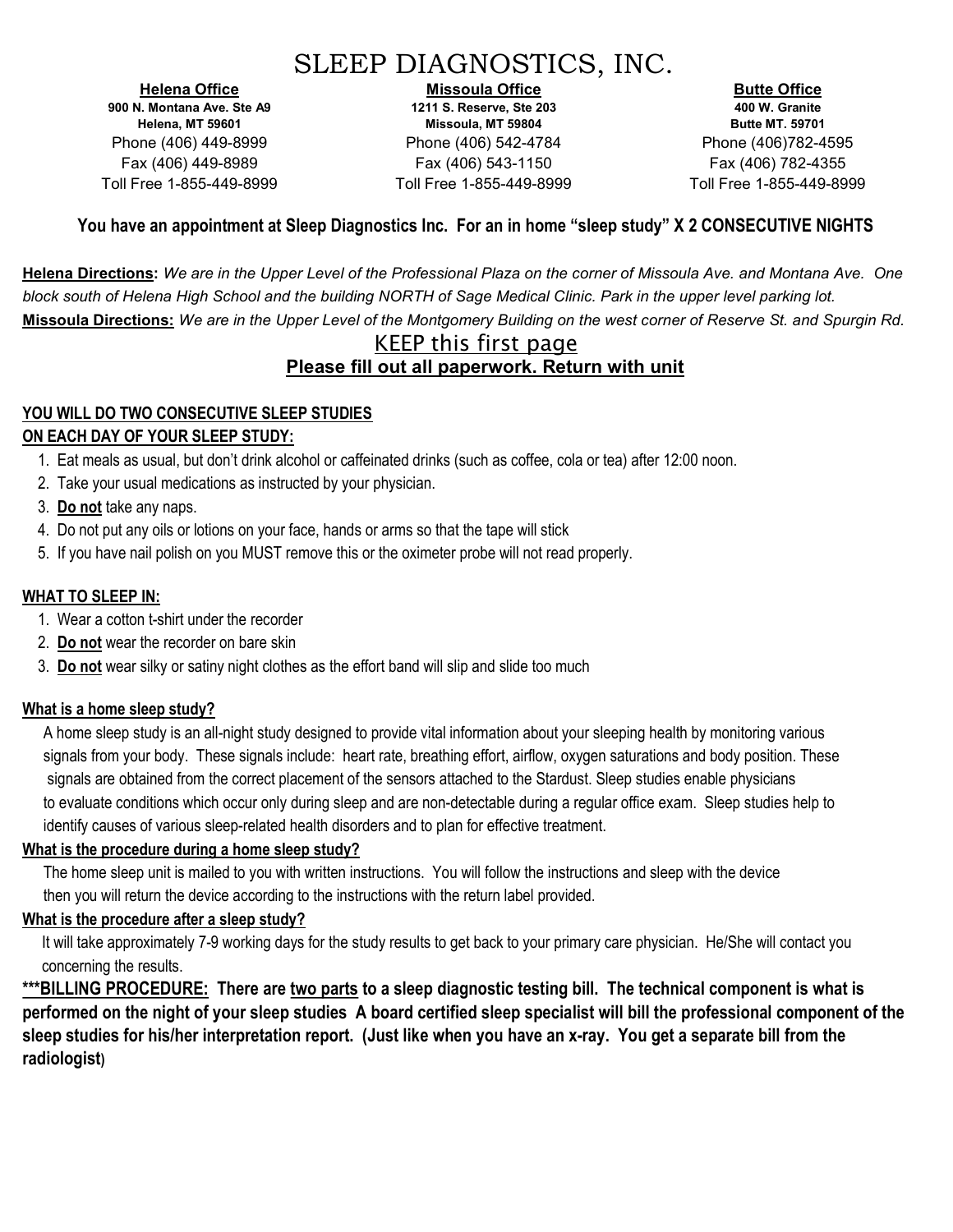## Please fill out all paperwork. Return with unit or email/fax it back prior to testing.

Patient Name: \_\_\_\_\_\_\_\_\_\_\_\_\_\_\_\_\_\_\_\_\_\_\_\_\_\_\_\_\_

NOCTURNAL DIARY (please answer all questions)

| DATE OF STUDY: DAY 1 - <b>NEW BATTERIES</b>             |  |
|---------------------------------------------------------|--|
|                                                         |  |
| WHAT TIME DID YOU GO TO BED?                            |  |
| HOW LONG DID IT TAKE YOU TO FALL ASLEEP(approximately)? |  |
| WHAT TIME DID YOU WAKE UP?                              |  |
| WHAT TIMES WERE YOU AWAKE AND FOR HOW LONG?             |  |
|                                                         |  |
| WERE YOU WEARING OXYGEN?                                |  |
| DID YOU TAKE A SLEEP AID?                               |  |
| IF YES, LIST MEDICATION, AMOUNT & TIME YOU TOOK IT?     |  |
|                                                         |  |

| DATE OF STUDY: DAY 2 - REPLACE NEW BATTERIES                                                                                                                         |  |
|----------------------------------------------------------------------------------------------------------------------------------------------------------------------|--|
| WHAT TIME DID YOU GO TO BED?<br>HOW LONG DID IT TAKE YOU TO FALL ASLEEP(approximately)?<br>WHAT TIME DID YOU WAKE UP?<br>WHAT TIMES WERE YOU AWAKE AND FOR HOW LONG? |  |
| WERE YOU WEARING OXYGEN?<br>DID YOU TAKE A SLEEP AID?<br>I IF YES, LIST MEDICATION, AMOUNT & TIME YOU TOOK IT?                                                       |  |

Please thoroughly complete the attached sleep screening questionnaire (page 1-7) and return with the unit.

Feel free to add additional information that you feel may be pertinent to your sleep problem and was not addressed in the sleep screening questionnaire in this box below.

\*\*Please complete paperwork and RETURN WITH DEVICE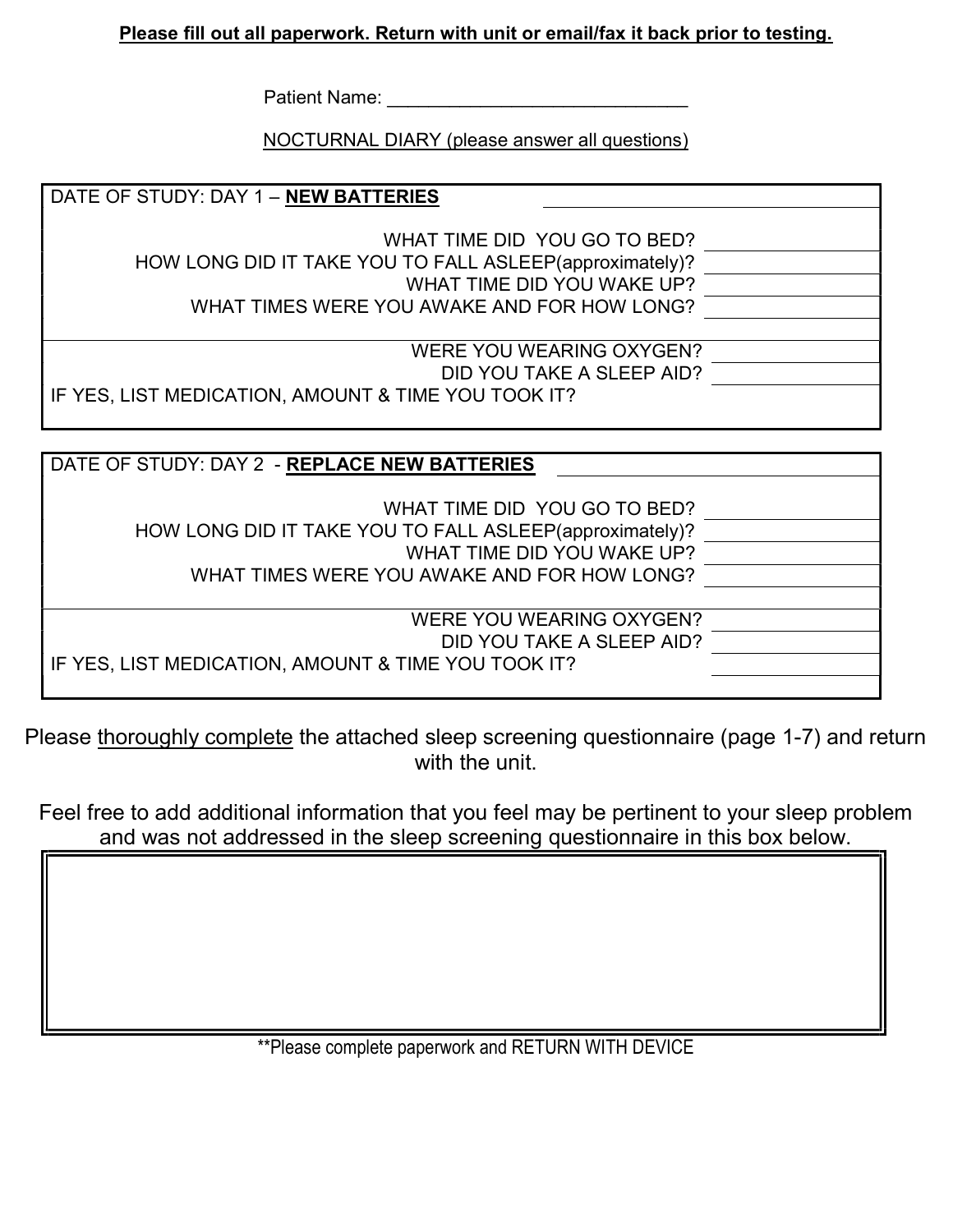\*\* You can also email it back to char@sdinc1.net or mail it back to: 900 N. Montana Ave. Suite A9 Helena MT. 59601 Thank you.

# Sleep Screening Questionnaire

www.sleepwellmt.com

#### PLEASE PRINT YOUR NAME EXACTLY AS IT APPEARS ON YOUR INSURANCE CARD. WE WILL NEED A COPY OF YOUR INSURANCE CARD. THANK YOU.

| Last Name                   |            | First Name: |       | MI           | Ms., Mrs. or Mr. |
|-----------------------------|------------|-------------|-------|--------------|------------------|
| Address:                    |            | City:       |       | State        | Zip              |
| D.O.B.                      | Telephone: |             | Cell: |              | Work:            |
| SS #: mandatory             |            | Sex:        |       | Ht in inches | Wt in Ibs        |
| #1 Insurance Name:          |            | ID#         |       | Grp#         |                  |
| Policy Holder Name and DOB: |            |             |       |              |                  |
| #2 Insurance Name:          |            | ID#         |       | Grp#         |                  |
| Policy Holder Name and DOB: |            |             |       |              |                  |
| Email Address:              |            |             |       |              |                  |
| _                           |            |             |       |              |                  |

Employer and Employer Phone #

#### List ALL MEDICATIONS and SLEEP AIDS: \*\*\*\*\*\*BE SURE TO LIST OXYGEN IF YOU USE IT

| <b>Medication</b> | <b>Dosage</b>               | Times of day that you take it |
|-------------------|-----------------------------|-------------------------------|
|                   | Example:: 200mg twice a day | Example: 8am, 8pm             |
|                   |                             |                               |
|                   |                             |                               |
|                   |                             |                               |
|                   |                             |                               |
|                   |                             |                               |
|                   |                             |                               |
|                   |                             |                               |
|                   |                             |                               |
|                   |                             |                               |
|                   |                             |                               |
|                   |                             |                               |

() I have had a recent weight gain in past 6 months. ? lbs. | | | () I have had a recent weigh loss in past 6 months. ? lbs

Use the following space to briefly describe your sleep problem. If you do not feel that you have a sleep problem, please describe why you believe your doctor has ordered this test and complete the questionnaire regardless of whether or not you feel you have a problem: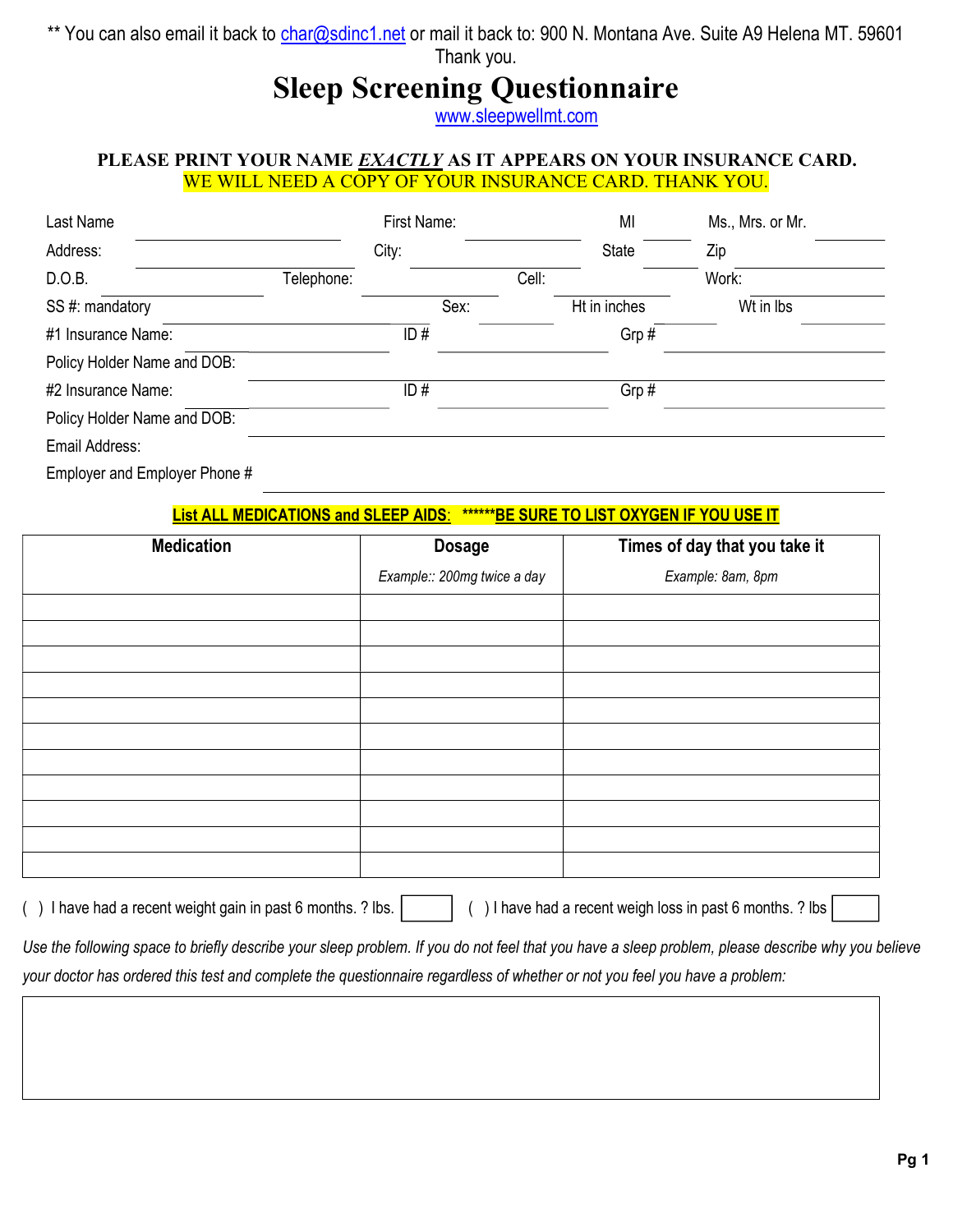## Special Needs Section: Please put an X in front of all that apply and answer any additional questions.

| I walk independently without assistance                   |
|-----------------------------------------------------------|
| I use a cane to walk                                      |
| I use a walker to assist me with walking                  |
| I use a wheelchair                                        |
| I need assistance getting in and out of bed               |
| I sleep with more than one pillow                         |
| How many, where at and why?                               |
| I sleep in a recliner                                     |
| I have a hearing problem                                  |
| I wear a hearing aid                                      |
| I wear dentures                                           |
| I wear dentures at night.                                 |
|                                                           |
| Bedtime Habits: Please fill in your answers to the right. |

| My normal bedtime is at:                                |                        |
|---------------------------------------------------------|------------------------|
| I usually get up for the day at:                        |                        |
| My bedtime varies on weekends between?                  |                        |
| It usually takes me                                     | minutes to fall asleep |
| I usually get up to use the bathroom                    | times in the night     |
| l am awake                                              | times in the night     |
| I am usually awake at the following times in the night: |                        |
| The total time I am awake in the night is               | minutes                |

#### Please put an X in front of all that apply and remark on the days per week on average that you do this

| drink caffeinated beverages within 2 hrs of bed | Days per week on average that you do this |
|-------------------------------------------------|-------------------------------------------|
| drink alcohol within 2 hours of bed             | Days per week on average that you do this |
| use tobacco (smoke/chew) within 2 hrs of bed    | Days per week on average that you do this |
| exercise within 2 hours of bed                  | Days per week on average that you do this |
| I take medications to aid sleep                 | Days per week on average that you do this |
| If yes which medication                         |                                           |

## Caffeine, Alcohol and Tobacco section: Please indicate how many of each of the following do you consume PER DAY?

| Coffee w/ caffeine- 6 oz cups   | Per day | Wine $-6$ oz glasses   | Per day |
|---------------------------------|---------|------------------------|---------|
| Soda w/ caffeine -12 oz cans    | Per day | Hard Liquor in ounces  | Per day |
| Tea w/ caffeine 12 oz glasses   | Per day | Beer - 12 oz can       | Per day |
| Energy drinks(Monster-Red Bull) | Per day | Cigarettes - packs     | Per day |
| Water 8 oz glasses              | Per day | Chewing Tobacco - cans | Per day |
| Chocolate in ounces             | Per day | Cigars - number        | Per day |

## Smoking History : Please answer all questions accurately

| Years you have smoked                             |  |
|---------------------------------------------------|--|
| Average packs per day over that whole time period |  |
| Have you guit for good?                           |  |
| What year did you quit?                           |  |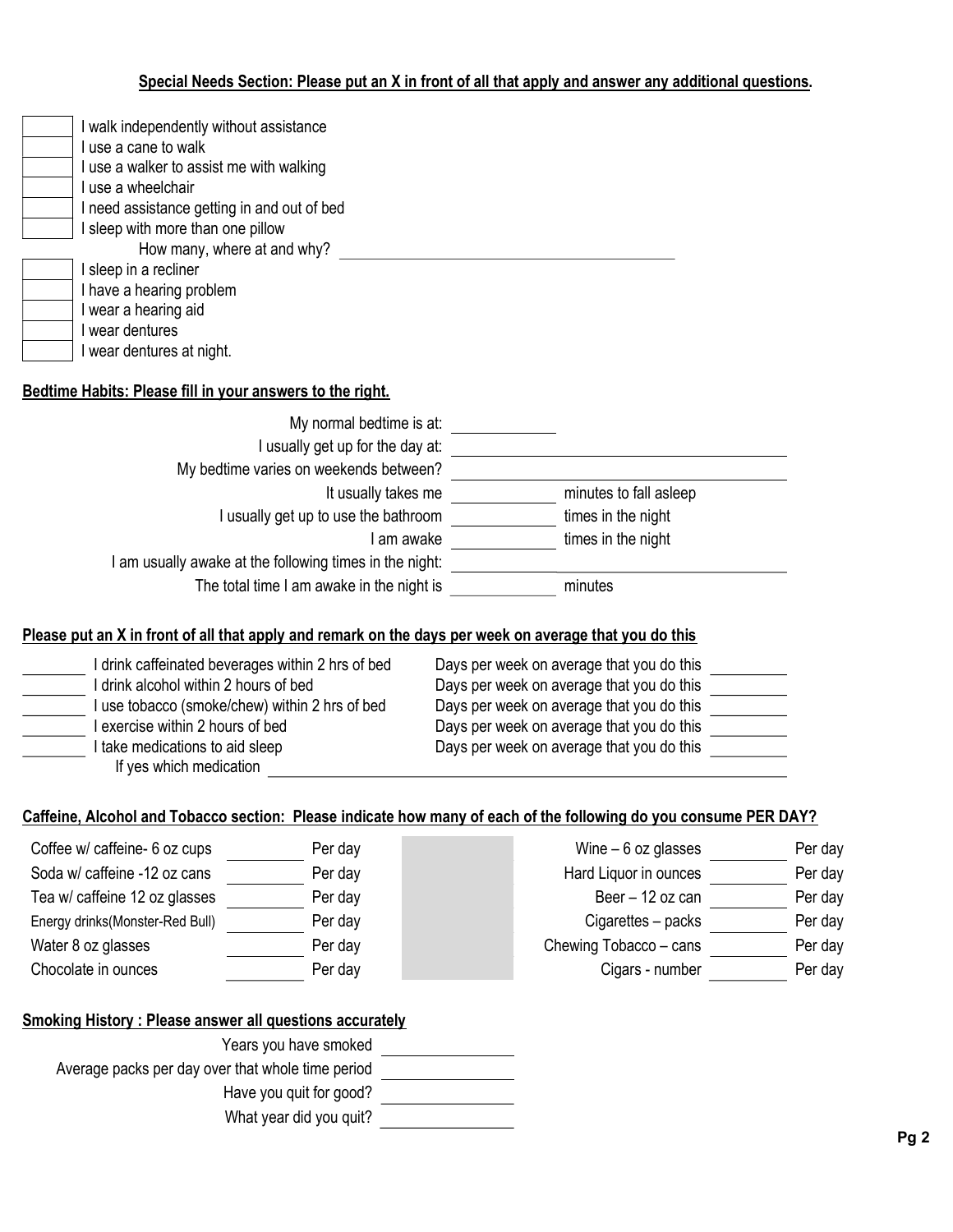#### Please put an X in front of all that apply

| I am a light sleeper               |
|------------------------------------|
| I am a deep sleeper                |
| I am most energetic in the morning |
| I am most energetic in the evening |



#### History section: Please put an X in front of all that apply AND Describe how long you have had the problem.

| Insomnia (difficulty falling or staying asleep)  |
|--------------------------------------------------|
| <b>Restless Sleep</b>                            |
| Non Restorative Sleep (waking unrefreshed)       |
| Frequent nighttime awakenings                    |
| Sleepiness during the day                        |
| Snoring                                          |
| Sleep Apnea (pauses in breathing during sleep)   |
| Nightmares                                       |
| Sleepwalking                                     |
| Acting out dreams (punching, kicking, grabbing?) |

## Symptoms section: Please put an X in front of all that apply and mark the frequency

| I have allergy problems                  | Rarely | Occasionally | Frequently |
|------------------------------------------|--------|--------------|------------|
| I have sinus problems                    | Rarely | Occasionally | Frequently |
| wake with a dry mouth.                   | Rarely | Occasionally | Frequently |
| I have trouble breathing through my nose | Rarely | Occasionally | Frequently |
| I take medications to help me sleep      | Rarely | Occasionally | Frequently |
| As an adult I wet the bed                | Rarely | Occasionally | Frequently |
| wake with heartburn                      | Rarely | Occasionally | Frequently |
| wake with night sweats                   | Rarely | Occasionally | Frequently |
| wake short of breath                     | Rarely | Occasionally | Frequently |
| wake gasping                             | Rarely | Occasionally | Frequently |
| wake with headaches                      | Rarely | Occasionally | Frequently |
| wake with pain                           | Rarely | Occasionally | Frequently |
| If yes what kind of pain?                |        |              |            |

### Sleep Habit section: Please put an X in front of all that apply and mark the frequency

| I have an irregular sleep schedule          | Rarely   | Occasionally  | Frequently |
|---------------------------------------------|----------|---------------|------------|
| I am a shift worker                         | Evenings | <b>Nights</b> | Rotating   |
| Pets in my home disturb my sleep            | Rarely   | Occasionally  | Frequently |
| My pets sleep in my bedroom                 | Rarely   | Occasionally  | Frequently |
| My sleep is disturbed by caring for others  | Rarely   | Occasionally  | Frequently |
| My productivity is down because of my sleep | Rarely   | Occasionally  | Frequently |
| I use tobacco when awake at night           | Rarely   | Occasionally  | Frequently |
| I eat when awake at night                   | Rarely   | Occasionally  | Frequently |
| I drink when awake at night                 | Rarely   | Occasionally  | Frequently |
| I grind my teeth at night                   | Rarely   | Occasionally  | Frequently |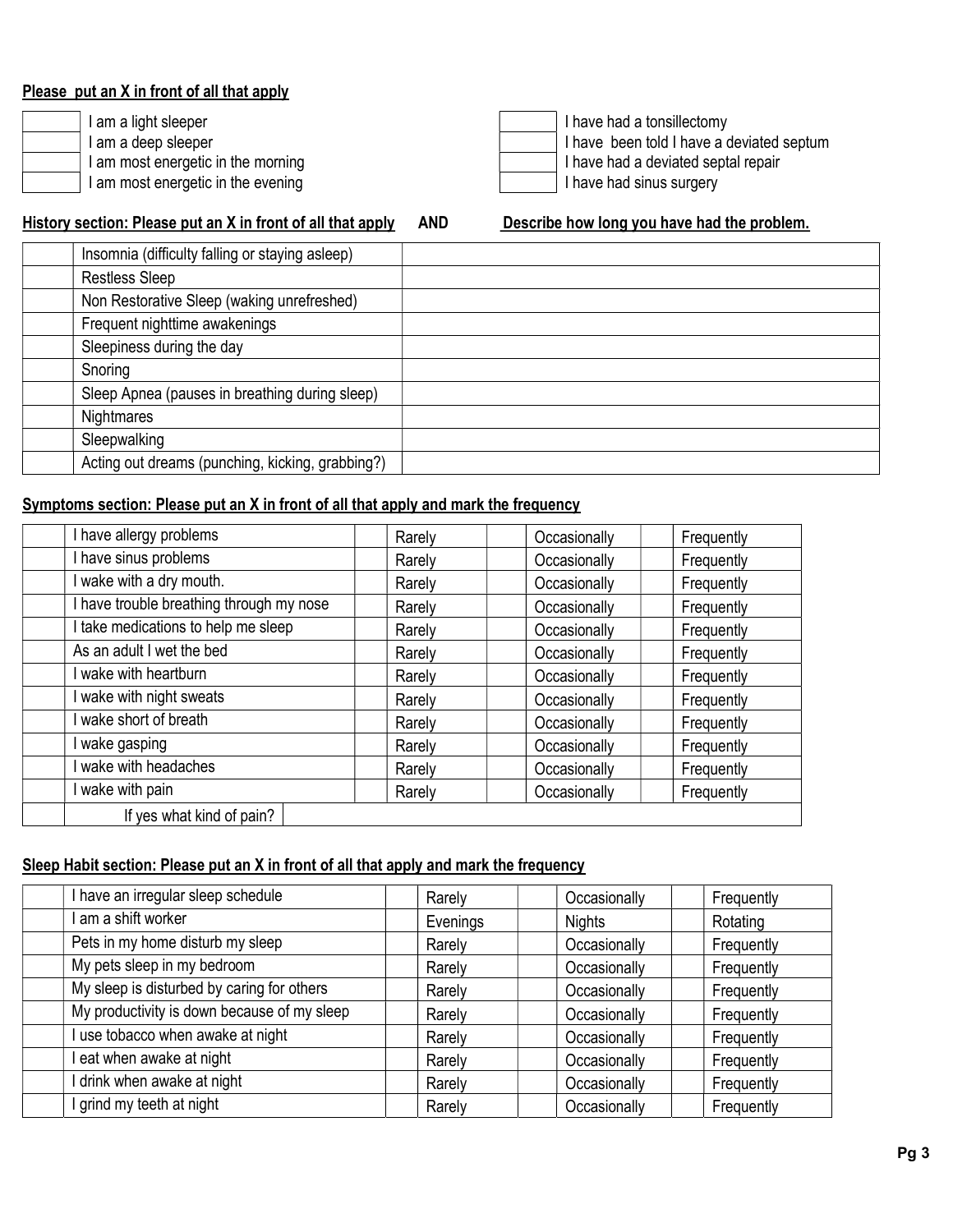|                                                                                                                              |              | Motor Vehicle section: Please put an X in front of all that apply, mark the frequency and explain further if required |
|------------------------------------------------------------------------------------------------------------------------------|--------------|-----------------------------------------------------------------------------------------------------------------------|
| Rarely<br>I fall asleep while driving                                                                                        | Occasionally | Frequently                                                                                                            |
| Please explain                                                                                                               |              |                                                                                                                       |
| I pull over to nap to avoid sleeping while driving<br>Rarely                                                                 | Occasionally | Frequently                                                                                                            |
| I have had a motor vehicle accident because I fell asleep at the wheel                                                       |              |                                                                                                                       |
| Please Explain                                                                                                               |              |                                                                                                                       |
| Put an X in front of the severity of your sleep problem (how you perceive it to be)                                          |              |                                                                                                                       |
| <b>Mildly Upsetting</b>                                                                                                      |              |                                                                                                                       |
| Moderately Upsetting                                                                                                         |              |                                                                                                                       |
| Very Severe                                                                                                                  |              |                                                                                                                       |
| <b>Extremely Severe</b>                                                                                                      |              |                                                                                                                       |
| <b>Totally Incapacitating</b>                                                                                                |              |                                                                                                                       |
| don't think I have a sleep problem                                                                                           |              |                                                                                                                       |
| Oxygen, CPAP, and HTN section: Please put an X in front of all that apply and answer all other questions or explain further. |              |                                                                                                                       |
|                                                                                                                              |              |                                                                                                                       |
|                                                                                                                              |              |                                                                                                                       |
| I want help with my sleep problem                                                                                            |              |                                                                                                                       |
| am willing to wear CPAP if necessary                                                                                         |              |                                                                                                                       |
| I am NOT willing to wear CPAP (WHY NOT?)                                                                                     |              |                                                                                                                       |
| am claustrophobic                                                                                                            |              |                                                                                                                       |
| Other blood relatives have sleep problems (WHO and WHAT?)                                                                    |              |                                                                                                                       |
| I wear oxygen (WHAT setting, WHEN and WHO is your company)                                                                   |              |                                                                                                                       |
| I wear CPAP (WHAT is you settings and WHO is your company)<br>I have high blood pressure                                     |              |                                                                                                                       |

#### Insomnia and Mood section: Please put an X in front of all that apply and mark the frequency

| I have insomnia                              | Rarely | Occasionally | Frequently |
|----------------------------------------------|--------|--------------|------------|
| My insomnia is related to stress             |        |              |            |
| My insomnia is related to pain               |        |              |            |
| I feel depressed                             | Rarely | Occasionally | Frequently |
| I feel anxious                               | Rarely | Occasionally | Frequently |
| I feel muscle tension at night               | Rarely | Occasionally | Frequently |
| My mind races when I'm trying to fall asleep | Rarely | Occasionally | Frequently |
| sleep better in an unfamiliar place          |        |              |            |
| sleep worse in an unfamiliar place           |        |              |            |
| I read, work or watch TV in bed              | Rarely | Occasionally | Frequently |
| My sleep is disturbed by heat                | Rarely | Occasionally | Frequently |
| My sleep is disturbed by cold                | Rarely | Occasionally | Frequently |

## Eye Questions: Please put an X in front of ALL that apply and MARK the frequency

| My eyes are dry                             | Rarely     | Occasionally   | Frequently |
|---------------------------------------------|------------|----------------|------------|
| My eyes are red                             | Rarely     | Occasionally   | Frequently |
| My eyes are irritated                       | Rarely     | Occasionally   | Frequently |
| have been told I have glaucoma              | <b>YES</b> | <sub>NO</sub>  |            |
| have an Ophthalmologist                     | <b>YES</b> | N <sub>O</sub> |            |
| The last time I saw my Ophthalmologist was: |            |                |            |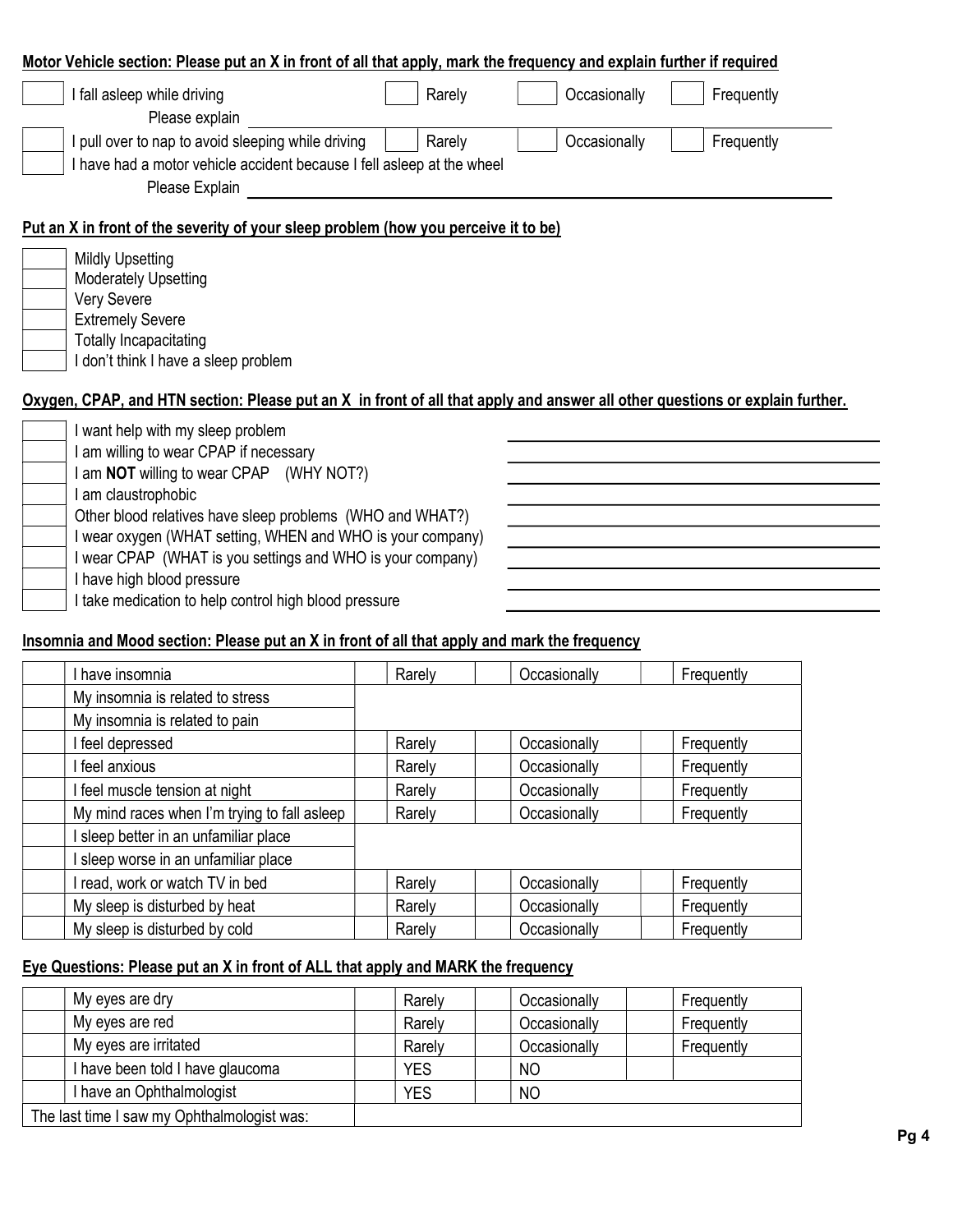#### Movement / Position section: Please put an X in front of all that apply and remark on the frequency if applicable

| Weird sensations in my legs keep me from falling asleep.      | Rarely      | Occasionally | Frequently   |
|---------------------------------------------------------------|-------------|--------------|--------------|
| My legs feel like they have to move, but do not keep me awake | Rarely      | Occasionally | Frequently   |
| I have nighttime leg cramps                                   | Rarely      | Occasionally | Frequently   |
| I toss and turn in sleep                                      | Rarely      | Occasionally | Frequently   |
| I prefer to sleep on                                          | <b>Back</b> | Sides        | <b>Belly</b> |
| I sleep on my back                                            | Rarely      | Occasionally | Frequently   |

#### Nap and Narcolepsy section: Please put an X in front of all that apply and mark the frequency and explain if required

| How many naps per week on average?<br>Per week<br>How many naps per day on average?<br>Per day<br>How long do you nap for?<br><b>Minutes</b><br>After I nap I feel refreshed<br>Occasionally<br>Frequently<br>Rarely<br>I dream when I nap<br>Occasionally<br>Frequently<br>Rarely<br>I have hallucinations as I'm falling asleep<br>Occasionally<br>Frequently<br>Rarely<br>I have hallucinations as I'm waking up<br>Occasionally<br>Rarely<br>Frequently<br>I can't move sometimes even though I know I am<br>Rarely<br>Occasionally<br>Frequently<br>awake<br>I have episodes of muscle weakness at times of | I take intentional naps                              | Rarely | Occasionally | Frequently |
|------------------------------------------------------------------------------------------------------------------------------------------------------------------------------------------------------------------------------------------------------------------------------------------------------------------------------------------------------------------------------------------------------------------------------------------------------------------------------------------------------------------------------------------------------------------------------------------------------------------|------------------------------------------------------|--------|--------------|------------|
|                                                                                                                                                                                                                                                                                                                                                                                                                                                                                                                                                                                                                  |                                                      |        |              |            |
|                                                                                                                                                                                                                                                                                                                                                                                                                                                                                                                                                                                                                  |                                                      |        |              |            |
|                                                                                                                                                                                                                                                                                                                                                                                                                                                                                                                                                                                                                  |                                                      |        |              |            |
|                                                                                                                                                                                                                                                                                                                                                                                                                                                                                                                                                                                                                  |                                                      |        |              |            |
|                                                                                                                                                                                                                                                                                                                                                                                                                                                                                                                                                                                                                  |                                                      |        |              |            |
|                                                                                                                                                                                                                                                                                                                                                                                                                                                                                                                                                                                                                  |                                                      |        |              |            |
|                                                                                                                                                                                                                                                                                                                                                                                                                                                                                                                                                                                                                  |                                                      |        |              |            |
|                                                                                                                                                                                                                                                                                                                                                                                                                                                                                                                                                                                                                  |                                                      |        |              |            |
|                                                                                                                                                                                                                                                                                                                                                                                                                                                                                                                                                                                                                  | emotional intensity (laughing or crying really hard) | Rarely | Occasionally | Frequently |

Please use this space to add any pertinent disease information, such as cardiac (heart), diabetes, pulmonary (lungs), seizures, or any special needs you might have, such as incontinence (Urostomy? or Colostomy?)

List any allergies you have include environmental, tape, food, medication and metals:

#### Please list any previous sleep testing that you have had. Where you had the testing, when and what the results were

| Date of Testing | Where testing was performed | <b>What type of Testing</b> | <b>Results of Sleep Testing</b> |
|-----------------|-----------------------------|-----------------------------|---------------------------------|
|                 |                             |                             |                                 |
|                 |                             |                             |                                 |
|                 |                             |                             |                                 |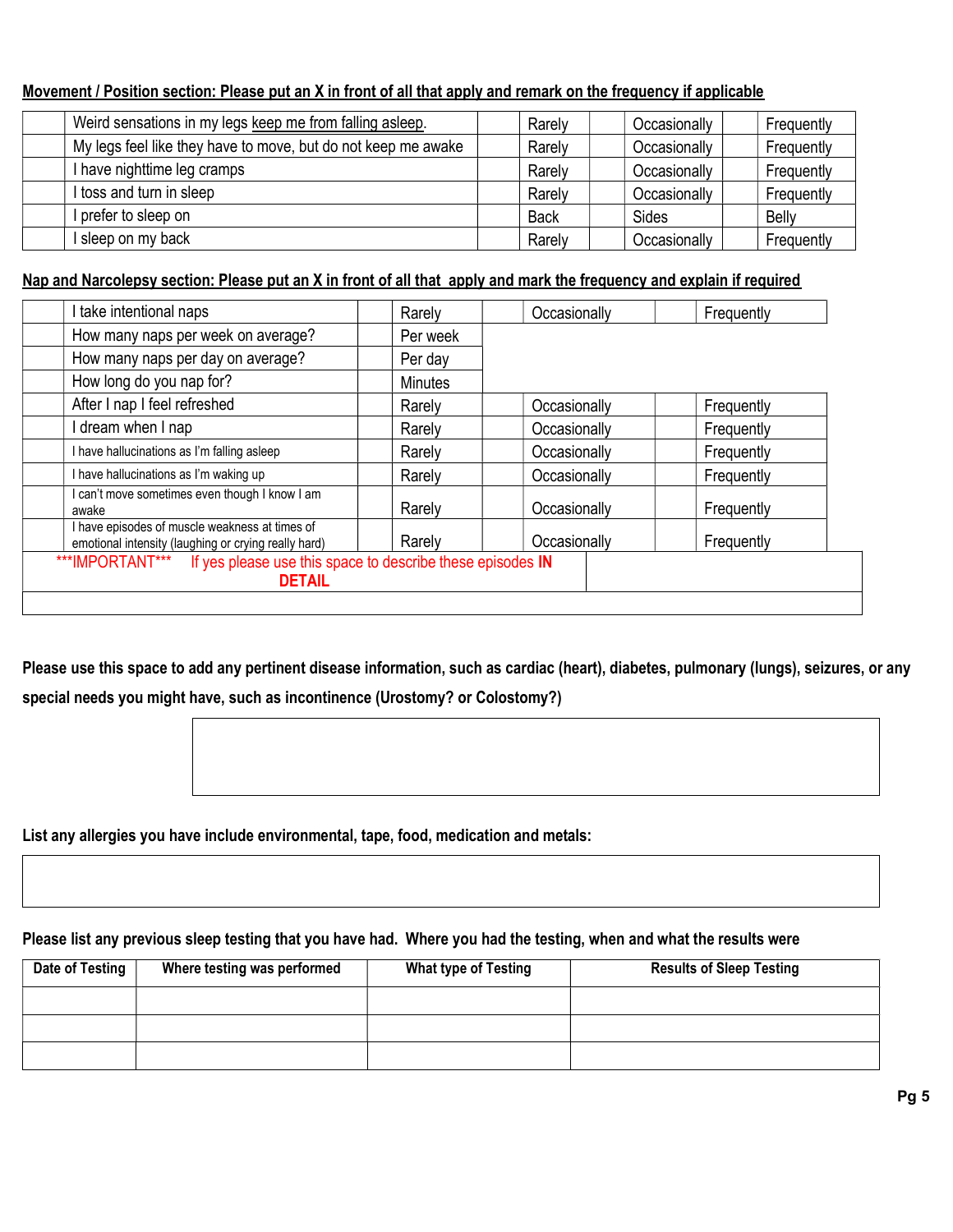# EPWORTH SLEEPINESS SCALE – (ESS)

How likely are you to doze off or fall asleep in the following situations, in contrast to just feeling tired? Even if you haven't done some of the se activities recently, think about how they would have affected you. > 8 may indicate excessive daytime sleepiness.

Use this scale to choose the most appropriate number for each situation:

 $0 =$  would never doze

1 = slight chance of dozing

2 = moderate chance of dozing

3 = high chance of dozing

It is really important that you report a number of 0-3 on each of the questions.

| <b>Chance of Dozing 0-3</b><br><b>SITUATION</b>                          |  |  |  |  |  |
|--------------------------------------------------------------------------|--|--|--|--|--|
| Sitting and reading                                                      |  |  |  |  |  |
| Watching television                                                      |  |  |  |  |  |
| Sitting inactive in a public place such as a theater or a meeting        |  |  |  |  |  |
| As a passenger in a car for an hour without a break                      |  |  |  |  |  |
| Lying down to rest in the afternoon when circumstances would permit that |  |  |  |  |  |
| Sitting and talking to someone                                           |  |  |  |  |  |
| Sitting quietly after lunch (where you have had no alcohol)              |  |  |  |  |  |
| In a car, while stopped for a few minutes in traffic                     |  |  |  |  |  |
| <b>Total Score</b>                                                       |  |  |  |  |  |

# FATIGUE SEVERITY SCALE - (FSS)

This scale reflects the fatigue you felt in the PAST WEEK and how it impacted you.

The lower the numbers indicate less fatigue, while the higher numbers indicate more fatigue.

It is important that you report a number of (1-7) for every question.

> 36 may indicate excessive fatigue.

|                                                                            |     |               |     |                    | <b>Your Score</b> |
|----------------------------------------------------------------------------|-----|---------------|-----|--------------------|-------------------|
| <b>DURING THE PAST WEEK:</b>                                               |     |               |     |                    |                   |
| I felt fatigued and had less motivation                                    |     | 1 2 3 4 5 6 7 |     |                    |                   |
| I felt fatigued and did not desire to exercise                             |     | 1 2 3 4 5 6 7 |     |                    |                   |
| I felt fatigued often                                                      |     | 1 2 3 4 5 6 7 |     |                    |                   |
| I felt fatigue that interfered with my physical functioning                |     | 1 2 3 4 5 6 7 |     |                    |                   |
| I felt fatigued which caused me frequent problems                          |     | 2 3 4 5 6 7   |     |                    |                   |
| I felt fatigued which prevented sustained physical functioning             |     | 1 2 3 4 5 6 7 |     |                    |                   |
| I felt fatigued and couldn't carry out certain duties and responsibilities |     | 1 2 3 4 5 6 7 |     |                    |                   |
| Fatigue was among the 3 most disabling symptoms                            |     | 2 3 4 5 6 7   |     |                    |                   |
| Fatigue interfered with my work, family or social life                     | 2 3 | 4             | 567 |                    |                   |
|                                                                            |     |               |     | <b>Total Score</b> |                   |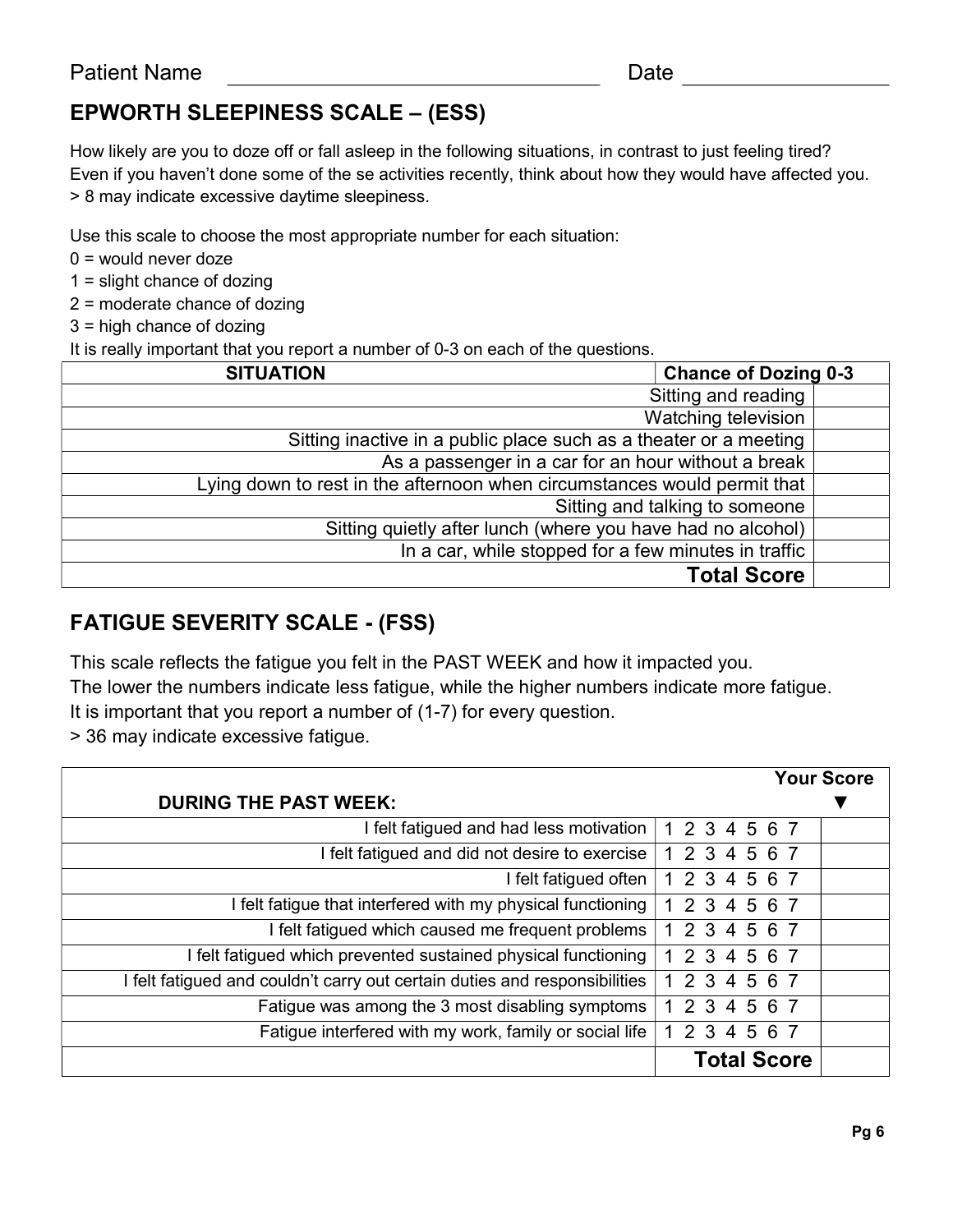# SLEEP DIAGNOSTICS, INC BED PARTNER SURVEY

Please have a spouse, family member, or someone who has observed you sleeping, complete this page

Name of Patient: Name of Observer:

Briefly describe the individual's sleep problems. How long have you noticed these sleep problems? How often do they occur? Why do you think they need a sleep study? How is their sleep problem negatively affecting your life?

#### Bed Partner section: Please put an X by all that apply and remark on the frequency if applicable

| He/ She snores                                    | Rarely      | Occasionally | Frequently     |
|---------------------------------------------------|-------------|--------------|----------------|
| If yes state the level of                         | Quiet       | Medium       | Loud           |
| He/She kicks when sleeping                        | Rarely      | Occasionally | Frequently     |
| He/ She falls asleep involuntarily during the day | Rarely      | Occasionally | Frequently     |
| He/She is hard to wake in the morning             | Rarely      | Occasionally | Frequently     |
| He/She wakes up in the night                      | Rarely      | Occasionally | Frequently     |
| He/She wakes with a snort or gasp                 | Rarely      | Occasionally | Frequently     |
| He/She stops breathing in sleep                   | Rarely      | Occasionally | Frequently     |
| If yes what body position is it related to        | <b>Back</b> | Side         | Doesn't matter |